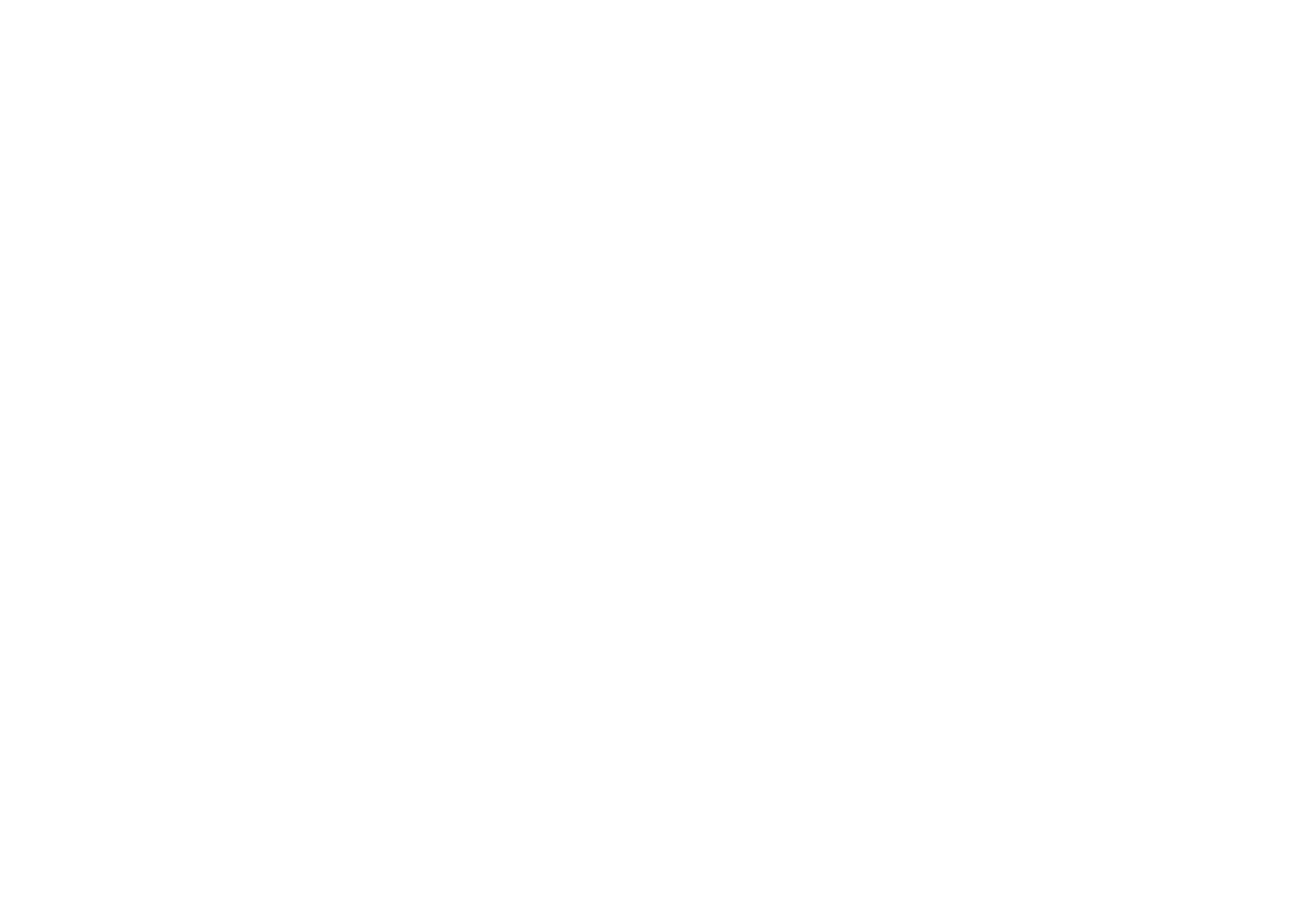## **BHUWDGWKHMRPHWLKFRX** DURNDOHDWKWHVDGHPEHG RWHOIWKORRNWREHDGPDNWK FBAHVWBWDHOFHVVDN VRWBWWK **AWAPDWOWHWHUWKJDPHJHWVWR** SODKWBGLIIHUWWHERRN

is with myself, learning to understand myself and what underlies my reactions, and then equipping myself with to control (but not tame the re), to enable to me to renot react and to accept that sharing my vulnerability is sign of strength and not weakness. Thank you to Brene Brown for that insight.

## **Q:What advice would you give to other women in the industry building their careers?**

i may be controversial, but don t ght the rules on day arn the game, understand the rules and then nd ways ange them. Work is a game  $\alpha$  a game where the rules ays fair, they arent always right and they arent always . However my best piece of advice to women who are but careers is understand the environment in which you  $\mu$ , learn the rules and embed yourself then look to be anges that are necessary so that the next woman that enters the game gets to play with a dierent rulebook.

## hat women have supported or inspired you **throughout your career and why?**

condly by Elaine Gray how is simply one of the most pressive women, and lawyers I have had the privilege working with. I still have the card she wrote me when I he rm and her words say more about her as a leader hd a person than they ever did about me. She always had my back and her loyalty and commitment to me ed me what it really meant to be valued and feel part of something special.

**A:** I have been so privileged to have been mentored, orted and inspired by two of the best female lawyers in my 13 years of legal practice in Guernsey.

Firstly by Jessica Roland who trail blazed through partnership and is now onto the judicial bench. But what was inspiring about Jessica was not what she did, or what she achieved but how she did it. In my early years, I learnt so much from just watching her and as I progressed in my career, fully supported and emboldened Jessica, I ourished as a result of her empowerment of me and having such a beacon to aspire towards.